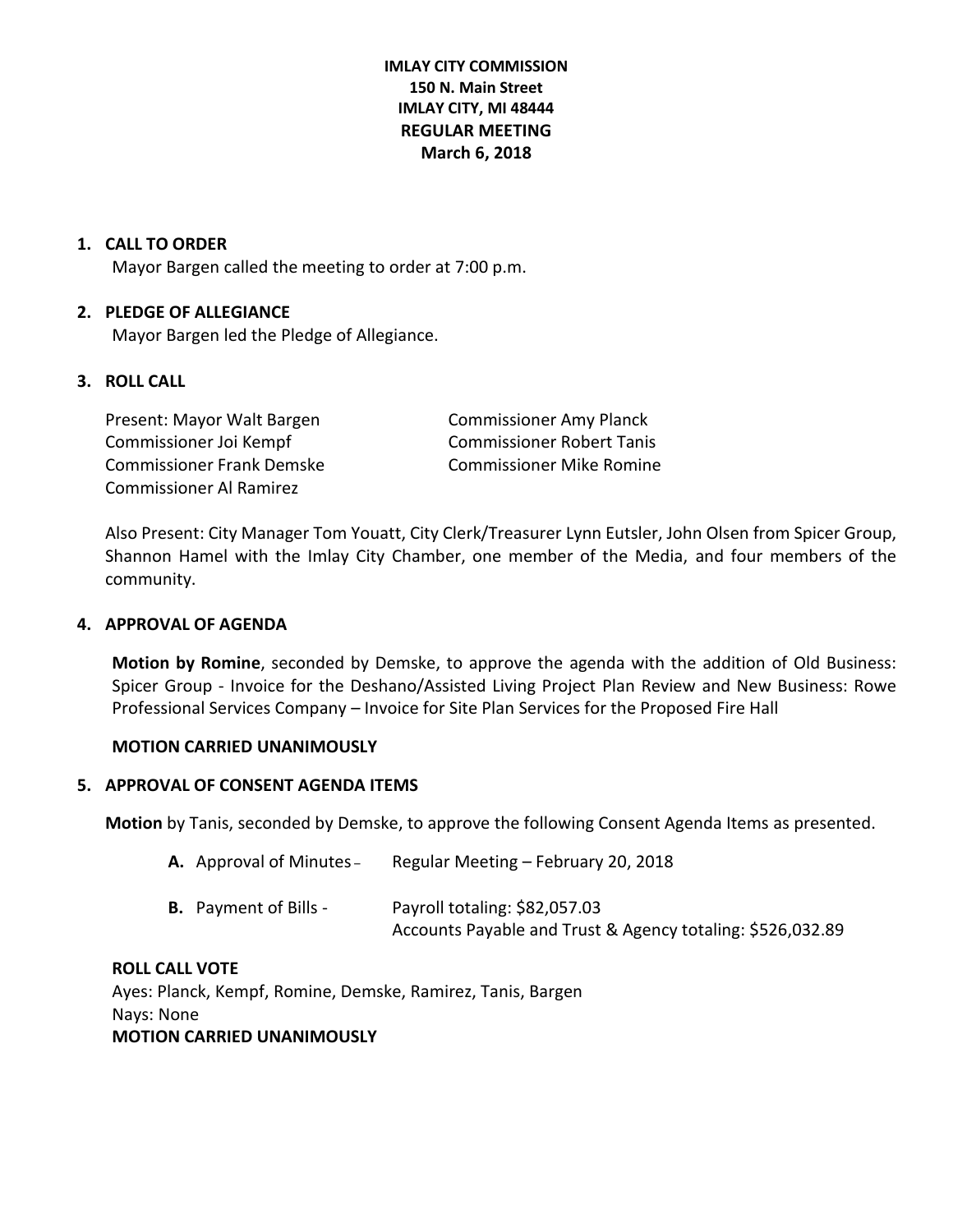# **6. CITIZENS FROM THE FLOOR**

Allen Rosenbaum – Happy to see considerations for the Polly Ann Trail in the 5 Year Capital Improvement Plan. Would like the City to consider a couple new porta johns for the Polly Ann Trail. Inquired as to why the City no longer shovels/snow blows the Downtown City Sidewalks. Mayor Bargen remarked that it was a budgetary reduction of expenses and that it is going to be reconsidered with the new budget.

Ian Kempf – Complimented the DPW for the great job they did with keeping up with the pot holes.

# **7. OLD BUSINESS**

# **A. Spicer Payment – Median/Gateway Landscaping Design**

**Motion** by Romine, seconded by Kempf to approve the payment of \$642.00 for the Median/Gateway Landscaping Design.

# **ROLL CALL VOTE**

Ayes: Kempf, Romine, Demske, Planck, Ramirez, Tanis, Bargen Nays: None **MOTION CARRIED UNANIMOUSLY**

# **B. Spicer Group Proposal for M-53 Gateway Project**

Youatt stated that the M-53 project needed fulltime supervision for safety reasons because of the tremendous amount of traffic. A representative from the Spicer Group will be on site every day. Mayor Bargen asked if the contractor was responsible for controlling traffic during construction. Youatt stated it is up to the Engineer to make sure the Contractor regulates traffic with signs and people. Spicer Group will be on site to work with the Engineer to ensure safety.

**Motion** by Ramirez, seconded by Romine to accept the proposal for Full Time Construction Administration from Spicer Group for the M-53 Gateway Project, in the amount of \$28,600.00 as presented.

# **ROLL CALL VOTE**

Ayes: Romine, Demske, Ramirez, Tanis, Planck, Bargen, Kempf Nays: None **MOTION CARRIED UNANIMOUSLY**

#### **C. Capital Improvement Plan**

Youatt stated that the Planning Commission has approved the 5 Year Capital Improvement Plan. The project was quite a process and all departments were involved along with Commissioner Romine and Mayor Bargen. By adopting the plan, the City will be eligible for Block Grant Funding and other grants. Appreciates John Olsen from the Spicer Group on working with the City through this process.

**Motion** by Tanis, seconded by Ramirez to approve the 5 Year Capital Improvement Plan as presented.

**ROLL CALL VOTE** Ayes: Bargen, Ramirez, Tanis, Planck, Kempf, Romine, Demske Nays: None **MOTION CARRIED UNANIMOUSLY**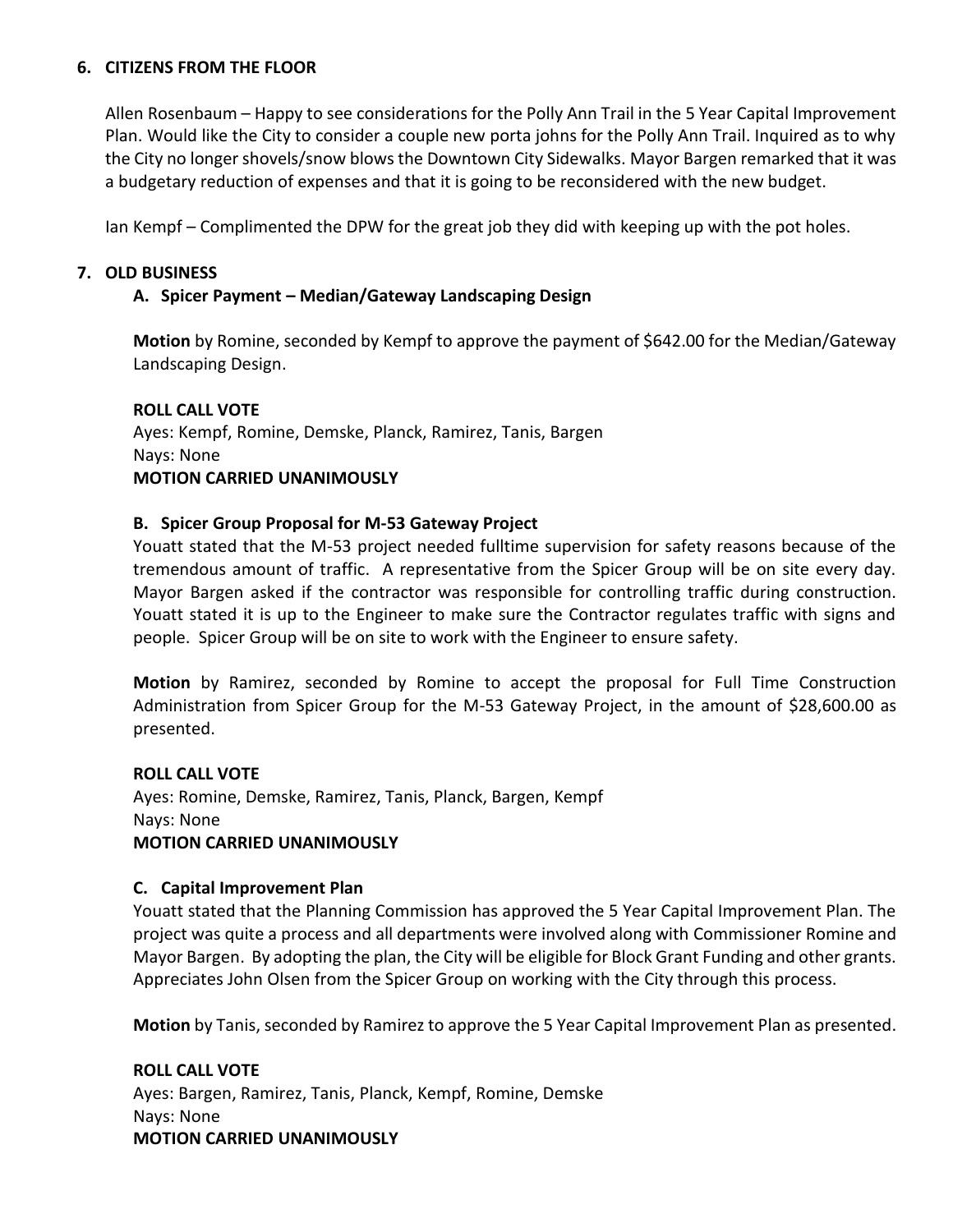# D. **Spicer Group Invoice for the Deshano/Assisted Living Project**

Youatt reminded everyone that the costs would be passed along to the Developer - Deshano

**Motion** by Tanis, seconded by Demske to approve the payment in the amount of \$1,980.75 to the Spicer Group for the Assisted Living Project Plan Review as presented.

**ROLL CALL VOTE** Ayes: Ramirez, Bargen, Planck, Kempf, Romine, Demske, Tanis Nays: None **MOTION CARRIED UNANIMOUSLY**

#### **8. NEW BUSINESS**

# **A. Appoint Ted Sadler as an alternate to the Zoning Board of Appeals**

**Motion** by Romine, seconded by Kempf, to appoint Ted Sadler as an alternate to the Zoning Board of Appeals.

#### **MOTION CARRIED UNANIMOUSLY**

#### **B. Michigan Busker Festival's Itinerary**

Shannon Hamel requested that the City Hall Parking lot be used for crafters and that they be allowed to use the City Hall restrooms. The Chamber will pay for the restrooms to be cleaned afterwards. Also noted that the Rotary will be doing the Beverage again this year.

**Motion** by Romine, seconded by Demske, to approve the Itinerary as presented along with the approval to allow the City Hall Parking lot be used for crafters and allow the crafters to utilize the City Hall restrooms with the Chamber to pay for the cleaning of the restrooms afterwards.

# **MOTION CARRIED UNANIMOUSLY**

# **C. Rowe Professional Services Company – Invoice for Site Plan Services for the Proposed Fire Hall**

Demske asked when we are going forward with the purchase of the DNR Property. Youatt stated that at the end of this week we should have all final reports and that a Purchase Proposal will be presented at the next meeting along with a Quit Claim Deed from the State of Michigan. Youatt stated that the City Fire Department is very deserving of this new Fire Hall, they do an awesome job.

**Motion** by Romine, seconded by Ramirez, to approve the Site Plan Services Proposal from Rowe Professional Services as presented in the Amount of \$14,000.00.

#### **ROLL CALL VOTE**

Ayes: Planck, Kempf, Romine, Demske, Ramirez, Tanis, Bargen Nays: None

#### **MOTION CARRIED UNANIMOUSLY**